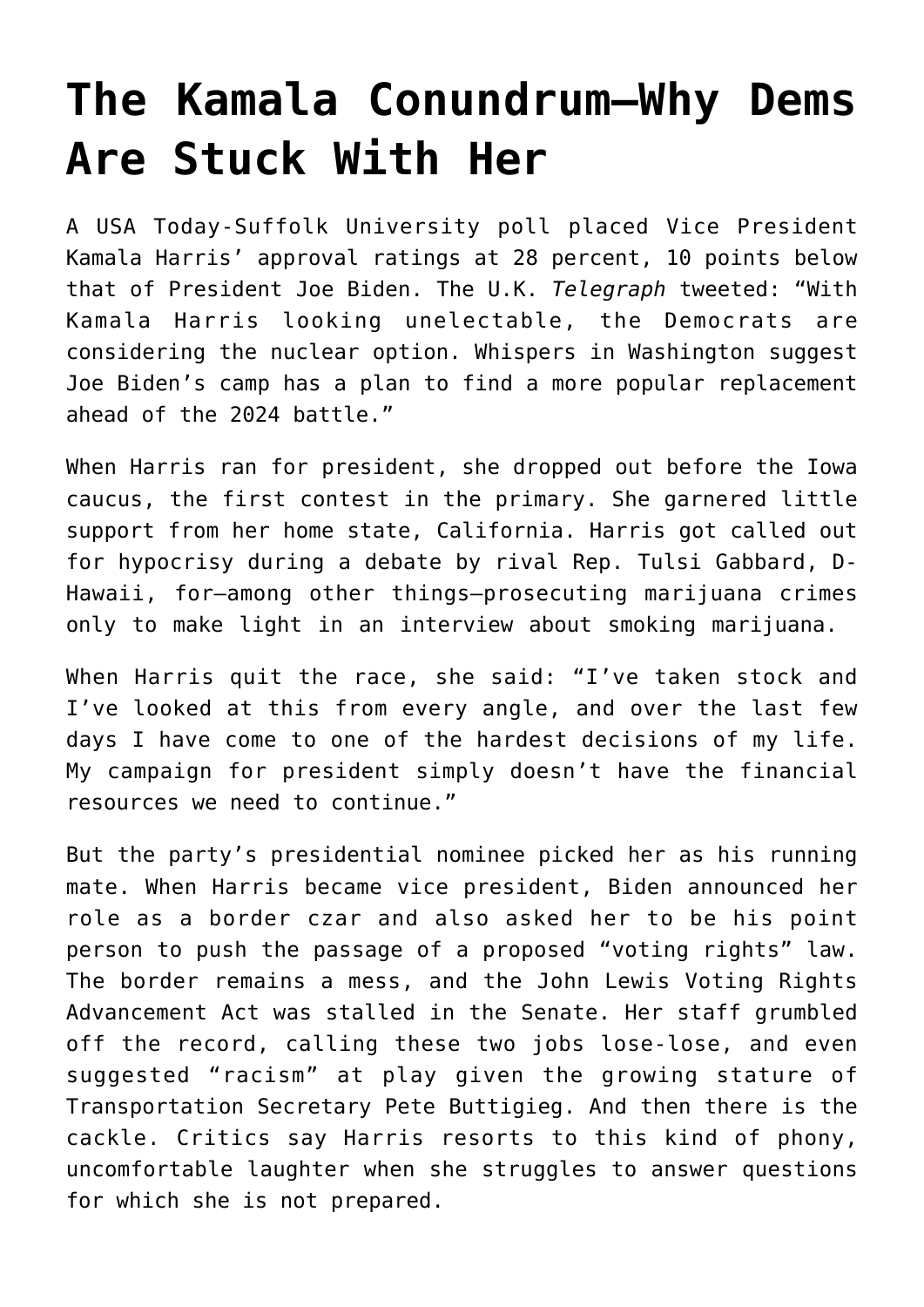All of this raises the question: Why did Biden choose her in the first place?

The answer is simple. The woke/identity Democratic Party could not and would not abide another presidential and vicepresidential ticket with two white males. The party's most loyal constituency is black females. According to Pew Research Center data released in 2020: "In 2018 and 2019, 48% of White women identified as Democrats, compared with 35% of White men. … Among Hispanic women (67% identified as Democrats vs. 58% of Hispanic men. …) … Black women (87%) were more likely than Black men (77%) to identify as Democrats."

So, Harris checked the necessary boxes—a female "person of color" who identifies as black. But this also presents a problem. If the Biden administration tossed her overboard it would face a withering attack of "sexism and racism." Consider NAACP President and CEO Derrick Johnson's response to the acquittal of Kyle Rittenhouse, the teenager on trial for killing two white men and injuring a third in Kenosha, Wisconsin: "We have seen this same outcome time and time again. … This verdict is a reminder of the treacherous role white supremacy and privilege play within our justice system."

In addition, while Harris may be broadly unpopular, she enjoys a 72 percent approval rating among black voters, and her approval among black female voters is likely even higher. So, the only possible way out is for Biden and the party to swap her for another black female. But the bench is shallow.

Michelle Obama? She hates politics and has repeatedly said she has no interest. Oprah Winfrey? Ditto. Domestic policy adviser Susan Rice? Tainted by the falsehoods about Benghazi that she peddled as former President Barack Obama's national security adviser, Rice was not put forward as Obama's secretary of state because she would not have gotten Senate confirmation. Rep. Maxine Waters, D-Calif.? Too offensive. Former Georgia gubernatorial candidate Stacey Abrams? She claims, despite a